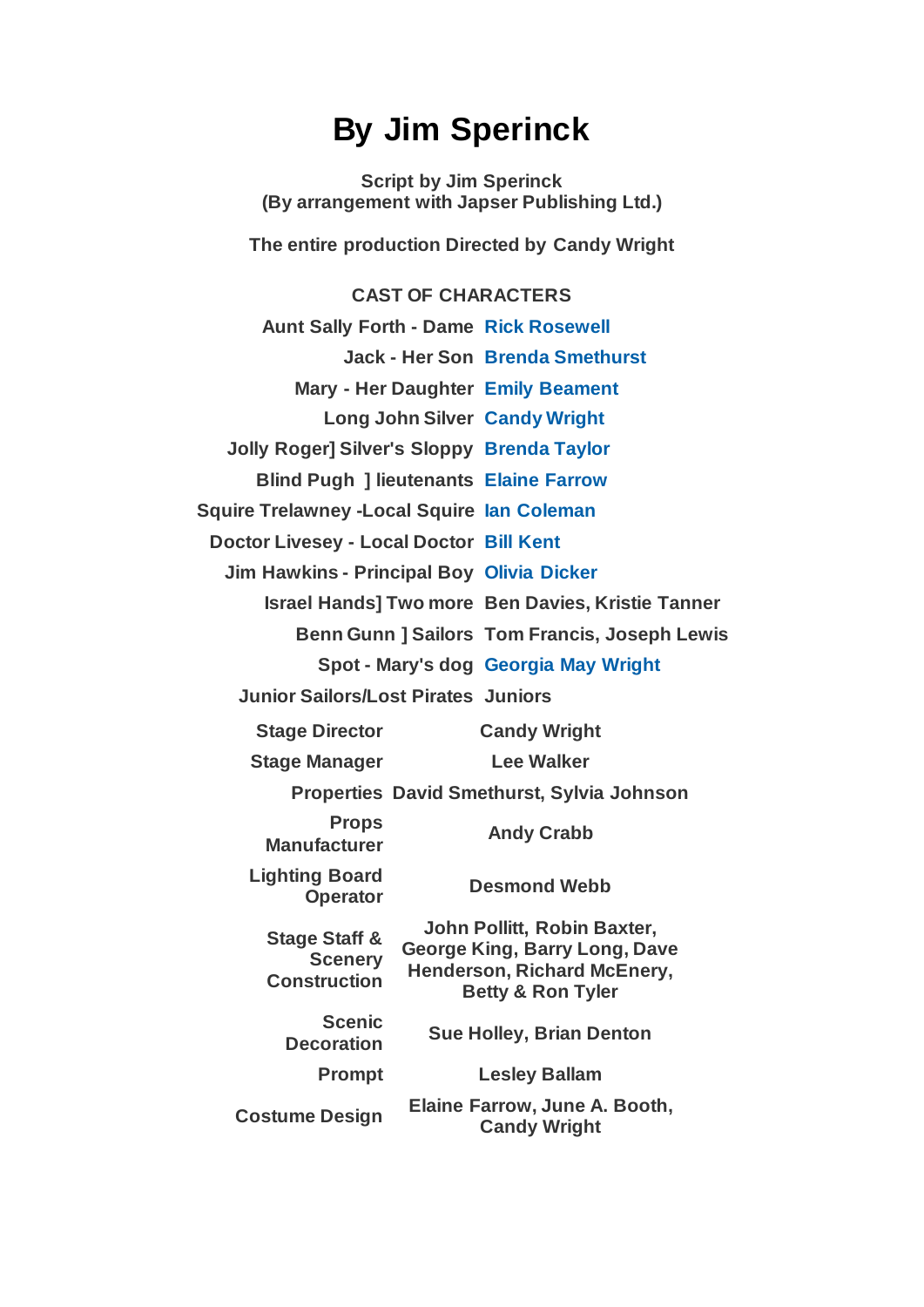| Wardrobe<br><b>Department</b>                                  | Anne Atkinson, Elaine Farrow,<br>Jan Walker, Sheila Horrox,<br><b>Patricia French, Candy Wright</b>                                                                                          |
|----------------------------------------------------------------|----------------------------------------------------------------------------------------------------------------------------------------------------------------------------------------------|
| <b>Principal wigs &amp;</b><br>hair                            | <b>Elaine Farrow</b>                                                                                                                                                                         |
| <b>Dressers &amp;</b><br><b>Backstage</b><br><b>Assistants</b> | Karen Avery, Debbie Dicker,<br><b>Jackie Griffiths, Anne Rosewell,</b><br><b>Margaret Tanner, Rachel Wright</b>                                                                              |
| <b>Dance</b><br><b>Répetiteuse</b>                             | <b>Sue Holley</b>                                                                                                                                                                            |
| <b>Front of House</b><br><b>Manager</b>                        | <b>Colin Worrall</b>                                                                                                                                                                         |
| <b>Front of House</b><br><b>Staff</b>                          | Jean & Norman Smith, Jean &<br>Roy Martin, Helen Baxter, Stuart<br><b>Wishart, Mary King, Gabby</b><br>Brooks, Bill & Lynn Parsons,<br>Janet Jones, Sandra King, Vivien<br><b>Drawbridge</b> |
| <b>Bar</b><br>Management &<br><b>Staff</b>                     | <b>Denis &amp; Beryl King, Hazel Worrall</b>                                                                                                                                                 |
| <b>Box Office</b><br><b>Ticket Sales</b>                       | <b>Shirley Barrett</b>                                                                                                                                                                       |
| <b>Publicity</b>                                               | <b>Candy Wright, Eric Taylor</b>                                                                                                                                                             |
| <b>Programme</b>                                               | <b>Elaine Farrow</b>                                                                                                                                                                         |
|                                                                | Feelix Jone December IMend                                                                                                                                                                   |

**Emily Jane Beament - 'Mary'**



**From the age of 6 Emily has been singing, dancing, acting, and playing the piano. Her dancing skills include tap, modern and ballet. When she was 12 she acted alongside a professional cast in the Hereford Courtyard Theatre in "The Sound of Music" This year she played in "Peter Pan" and for the BBC's "Children in Need" at Benidorm Palace. The multitalented Emily also enjoys swimming, running, basketball and netball. Her ambition is to be a professional singer, actor and dancer. When you see her perform tonight, I think you will agree with us that she stands a great chance of achieving her goal! A new member to Careline, Emily is only 13 years old!**

**Olivia Dicker - 'Jim Hawkins'**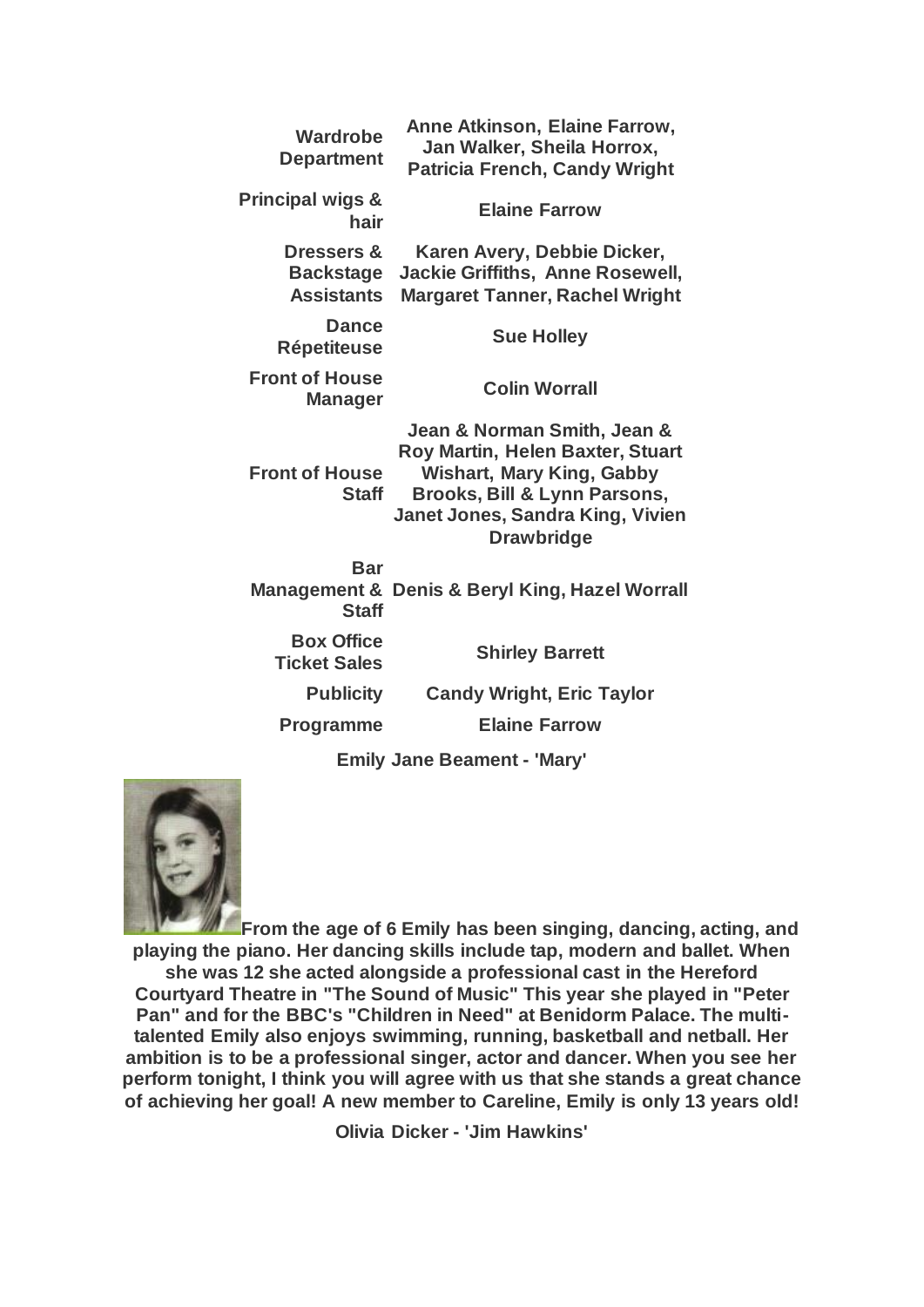

**Olivia is another new member of Careline Theatre and we are very proud to have her "on board!" She was born in West Sussex 12 years ago, - yes, she's only 12 years old! She starred in various roles in primary school productions, and you will see by her performance in "Treasure Island" that their loss is our gain! She now lives in Calpe and attends the Lady Elizabeth Secondary School in Lliber. Welcome to Careline Olivia!**

**Candy Wright - 'Captain Long John Silver'**



**Candy has appeared in countless productions with Castle Theatre and Careline. Her favourite with us to date was as the gum-chewing 'Sylvia' in our very successful "Stepping Out" Candy is a stalwart of Careline Theatre Group and this production sees her playing a very convincing 'Long John Silver' ah-ha! Pieces of eight! She has also directed this production and the cast have found her a pleasure to work for.**

**Rick Rosewell - 'Sally Forth'**



**Rick has played, the Good, the Bad and he's certainly played, the Ugly!!, but he is most loved as, the Dame. From his earlier years in life as a "Butlins Redcoat", with his deep mellow voice, he probably never imagined he would end up in "Skirts", playing numerous Dame's in Panto. Rick has an amazing ability to be first to learn his lines whilst replacing his rib, which pops out occasionally, and suffer the cold of winter rehearsals; he is a great credit to Careline Theatre.**

**Brenda Smethurst - 'Jack'**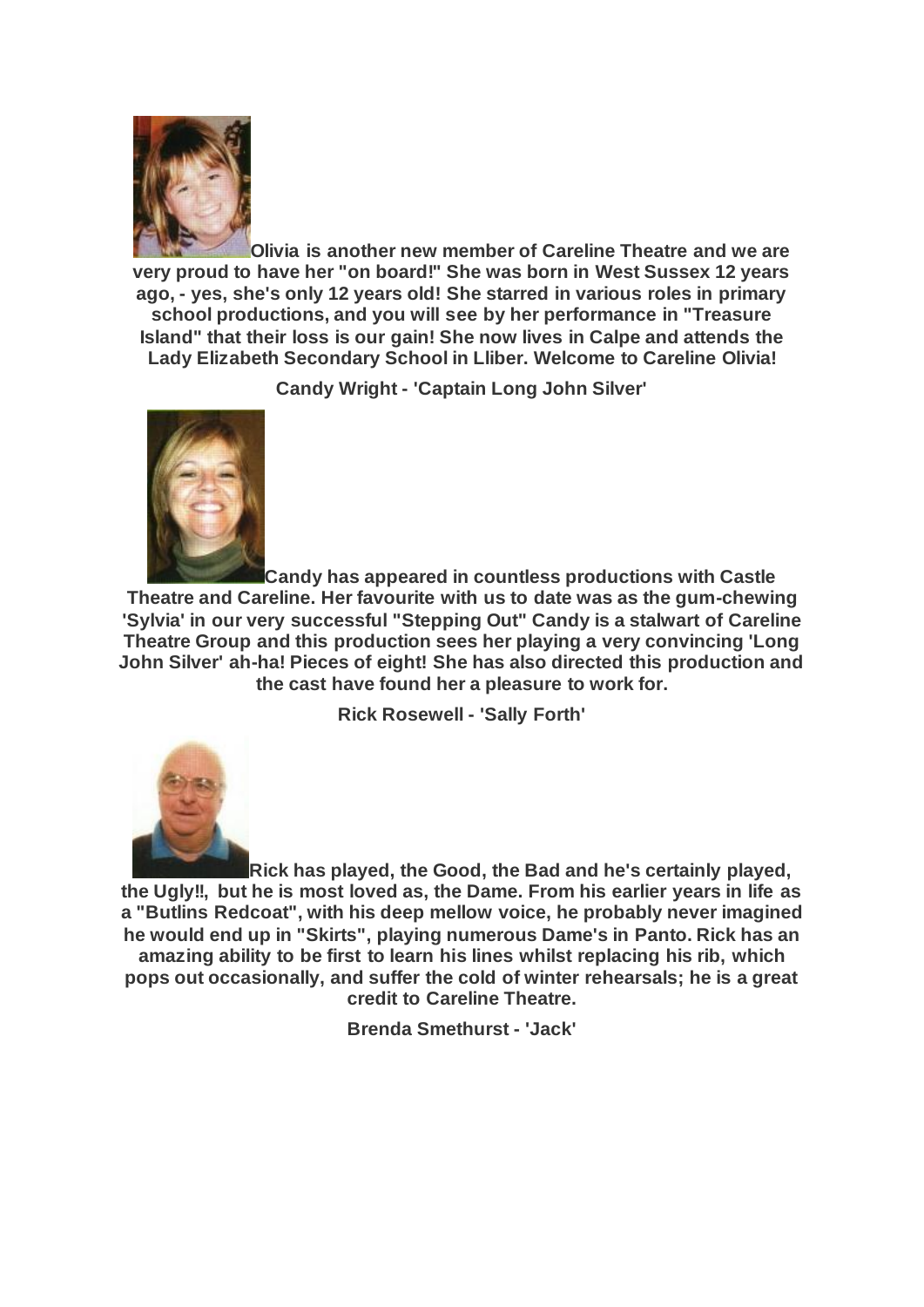

**Brenda Smethurst (formerly Cook) has been a Careline member from its inception, performing in 10 productions to date. Her favourite role was that of Maxine in "Stepping Out" An ex-Butlins Redcoat, Brenda is no stranger to the stage (it shows!) And since marrying this year she has formed her own Karaoke road show aptly named "Pantomime" Her Grandmother's brother was Jack Holbert of Music Hall fame, so it's in her blood! A great comedy actress-as you will see, and a great asset to Careline Theatre.**

**Brenda Taylor - 'Jolly Roger'**



**Previously seen as Cinderella's wicked stepmother, a bossy woman, and the indomitable Phoebe Reece of Farndale Avenue - another bossy woman! For her second foray into Pantomime she is masquerading as Jolly Roger- a bossy man! She says she can't sing or dance (make your own mind up) and insists she is not a bossy person!**

**Elaine Farrow - 'Blind Pugh'**



**Last seen acting the "Goose", previously the front end of a "Cow"!! Elaine has played a wide variety of characters in Careline Theatre productions, including a butler & a colonel in a hilarious Farndale comedy. One would have to say, Comedy, is her forte, as you will see in this panto where she portrays one of Silver's sloppy lieutenants, although she packs a good singing voice too!!**

**Ian Coleman - 'Squire Trelawney'**



**Ian is a new member of Careline Theatre, but has been on stage before when he was at school, mainly Shakespeare productions and some**